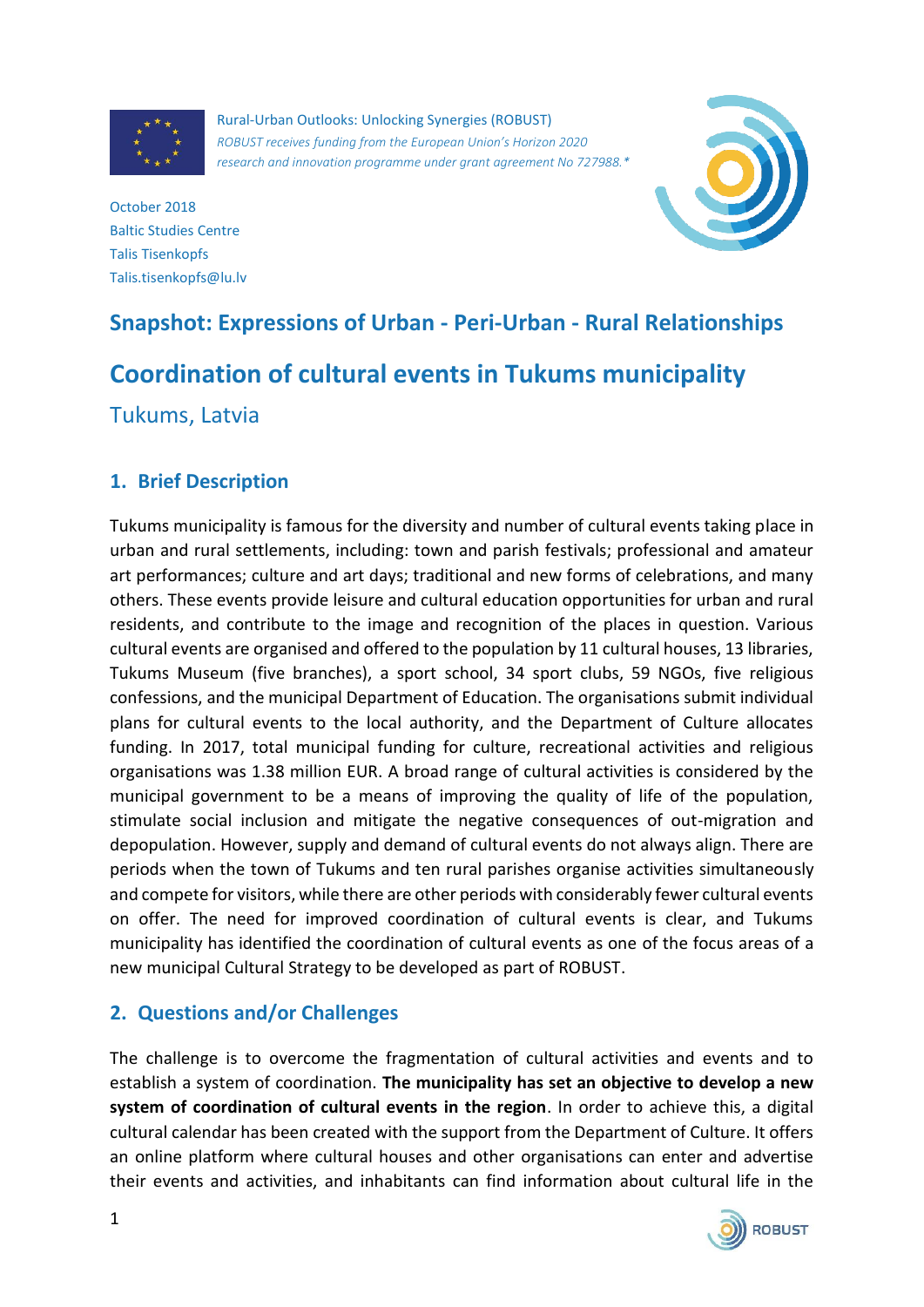municipality. However, the problem is that the digital calendar is not used to coordinate events, and each organisation and parish builds its own cultural agenda. The head of the Department of Culture admits: "The cultural houses have become used to living separately and there is no practice that would urge the organisers to coordinate." Municipal officials indicate various gains from an improved system of coordination: (i) better planning of cultural activities, more balanced offer and fewer or no overlaps; (ii) improved quality of cultural events; (iii) possibility to involve creative professionals (directors, designers) in event organisation; (iv) possibility to develop other services (tourism, educational, recreational activities) around cultural events; (v) better use of resources and financial savings.

## **3. Main Insights**

The current situation of cultural activities in Tukums municipality is presented in **Table 1** which gives an overview of the main types of events, their number, the estimated number of visitors and distribution of events between urban (the town of Tukums) and rural (10 parishes) territories.

| Type of event                            | Number | In urban areas (%) | In rural areas (%) | Number of visitors |  |
|------------------------------------------|--------|--------------------|--------------------|--------------------|--|
| National and traditional<br>celebrations | 76     | 38                 | 62                 | 22783              |  |
| Town/region/parish<br>celebrations       | 16     | 6                  | 94                 | 26066              |  |
| Informative / educational<br>events      | 76     | 25                 | 75                 | 5048               |  |
| Concerts                                 | 111    | 43                 | 57                 | 87306              |  |
| Theatrical performances                  | 69     | 46                 | 54                 | 16127              |  |
| Exhibitions                              | 68     | $\overline{7}$     | 93                 | 19934              |  |
| Entertainment events                     | 87     | 31                 | 69                 | 38189              |  |
| Festivals                                | 11     | 27                 | 73                 | 2242               |  |
| Literary events                          | 10     | 40                 | 60                 | 737                |  |
| Art competitions                         | 6      | 67                 | 33                 | 1345               |  |
| Events of religious<br>organisations     | 12     | $\mathbf{O}$       | 100                | 845                |  |
| Cinema performances                      | 23     | 17                 | 83                 | 2018               |  |

|  |  | Table 1. Cultural events in Tukums municipality in 2017 (Source: municipal cultural map) |  |  |  |
|--|--|------------------------------------------------------------------------------------------|--|--|--|
|  |  |                                                                                          |  |  |  |

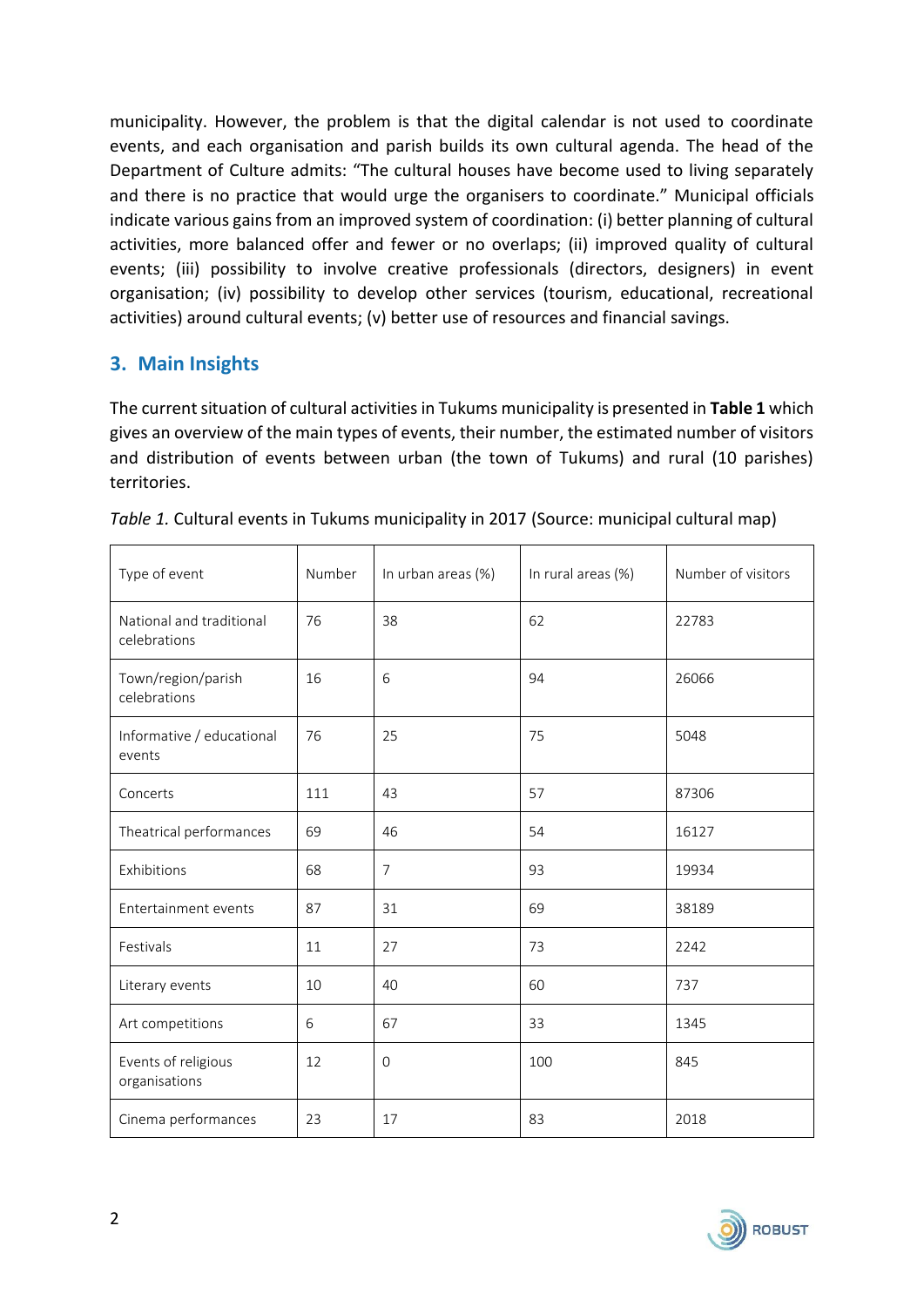Some events, such as theatrical performances, concerts, thematic celebrations are organised predominantly indoors in cultural houses and other institutions. However there are a number of open-air cultural events (or ones that combine indoor and outdoor activities), such as town and parish festivals, art days, craft days and other celebrations. For example, *Rožu svētki* (Roses festival) which is an annual town festival of Tukums, represents a diverse mix of cultural, recreational, sports and educational activities lasting three days and attracting approximately 86,000 visitors, including those from outside the region; the annual Museum Night, organised by Tukums museum and composed of various activities (open access exhibitions, creative workshops, cultural street games, etc.), in 2017 gathered an audience of 9,000 visitors, which is more than one quarter of the people living in the region.

Thus, cultural events have the **potential to contribute to mutually beneficial relations** between rural and urban areas (in the opinion of municipal officials) such as: (i) branding and marketing of the region as a whole; (ii) flows of people to cultural events within and across regional boundaries; (iii) benefits for local traders, particularly small shops and small service businesses; (iv) strengthening regional attachment and regional identity (as visitors learn about other places while visiting events); (v) potential to boost the local economy by combining cultural events with a range of services (coordination of activities would help).

There are **factors that limit and enable beneficial relations** between rural and urban areas via cultural ties and events. The limiting factors (as identified thus far in interviews and group discussions) are: resistance of many cultural workers to change, unwillingness to coordinate cultural life in the region; difficulties in attracting young professionals to positions in cultural institutions due to relatively low salaries; and lack of public transport to (remote) places where cultural events take place. On the other hand, there are factors stimulating urban - rural links via cultural events, such as: good infrastructure for culture (11 cultural houses, 13 libraries, five museums and other cultural establishments) and modern material, technological equipment; small distances to cultural houses in rural parishes; availability of a digital cultural calendar; and readily available information on, and active advertising of, cultural events via various public and private channels.

# 3.1. Indications of the application of the new concept of 'New Localities'

In the opinion of specialists from the municipal government, cultural events may be deployed in the creation of **a multifunctional space** where culture would be interconnected with other business services and social activities thereby creating a stronger local market for cultural and service economies. Cultural events could serve as a platform for place recognition and introduce visitors to local businesses, products and crafts. For example, **a place-based basket of goods, services and activities** (e.g. a cultural event, a farmers market, local tourist services, educational activities) shaped on the basis of a rural festival could increase the flow of visitors and contribute to the local economy. It would also integrate a territory and the population at a wider regional and even supra-regional level.

A new multifunctional locality would be made available not only physically (e.g. by coordinating and planning public transport to cultural events) but also digitally by designing and operating a digital platform and tool for planning and monitoring cultural events. This

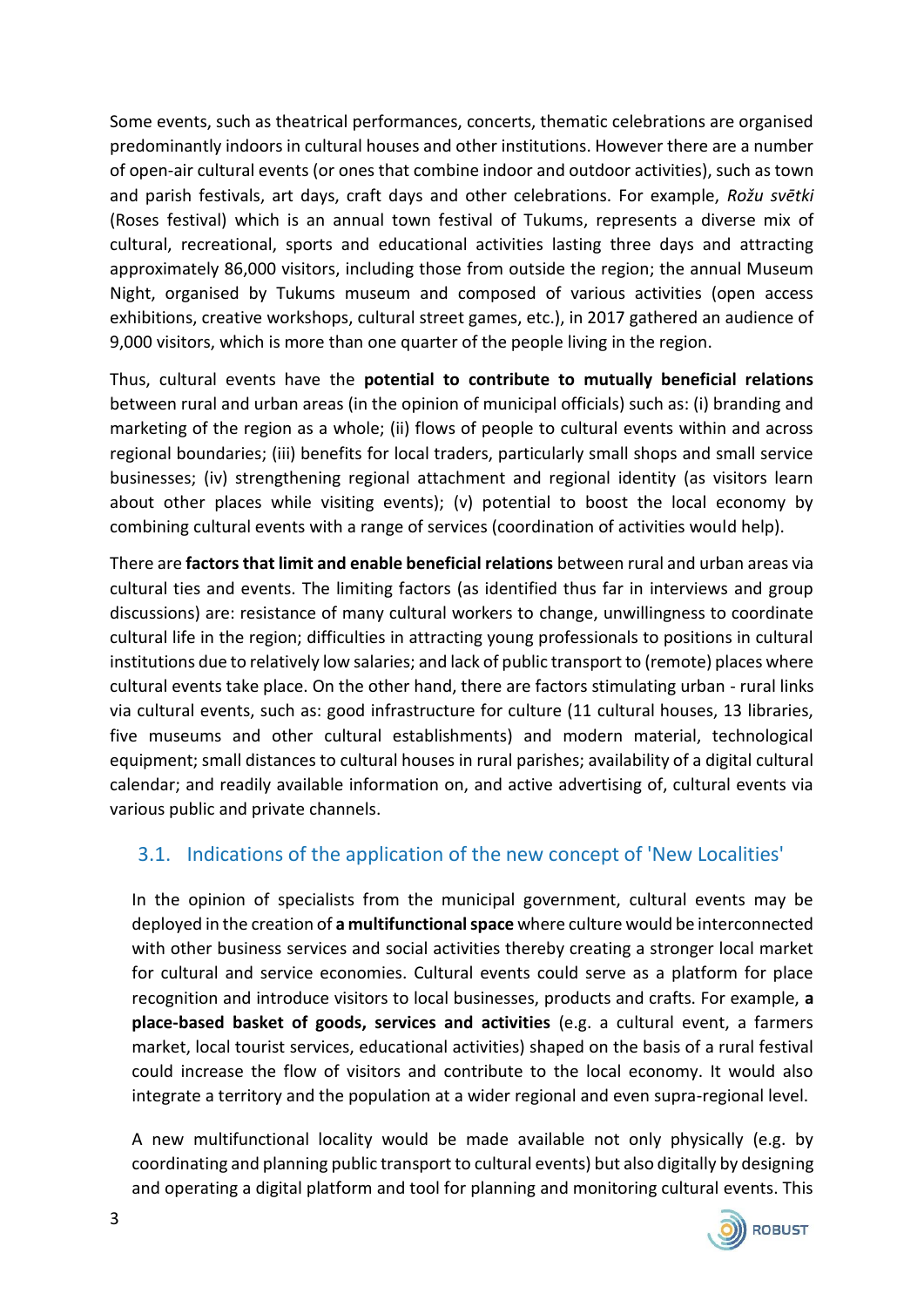cultural digital tool would ideally be connected and synchronised with other digital platforms, such as those operated by Tukums Tourist Information Centre, which is already offering digital maps of tourist services.

The 'new locality' would imply a clustered and articulated offer of services, transparent and easy to navigate information about cultural and social activities. This information would be available to the population and ensure physical, social and digital access to a cluster of cultural goods and services. The creation of a new locality is therefore strongly related to digitalisation.

# 3.2. Insights related to the broad area of 'Smart Development'

Smart development is based on knowledge, research and innovation taken forward by various sectors of the economy, individual enterprises and individuals motivated by the goal of sustainability. Although the municipal development strategy outlines several directions of specialisation, the effective linkage between education, research and innovation, jobs and quality of life is still to be established at local and regional levels.

Several highlights epitomise smart development in the region. At times it is related and dependent on the influx of young professionals who bring in new competencies and visions. The cultural sphere seems to need an influx of professional managers, especially for the work in cultural houses. Libraries and museums take the lead in smart development, compared with other cultural institutions. They increasingly orient their work towards the younger generation and experiment with new forms of communication with the audience, such as creative workshops, competence developing museum activities, educational trips, digital guides and search of collections, mobile applications for libraries and museums, etc. These advances are particularly appreciated by children and young people. Archives, museum collections and library stocks are in the process of being digitised, and part of the digitalised resources relates the local history - personalities, artefacts, monuments, historical sites, etc.

Digitalisation is quite a complex issue for the work of cultural institutions, which are also meant to be places of direct face-to-face meetings and socialisation of people and communities.

Smart growth goes hand in hand with social inclusion; therefore social innovation might be a vehicle for both. For example, in 2018 the national government funded free tickets to concerts of the Song and Dance Festival for families with more than five children, whereas the local government subsidised transport to Riga. It is envisaged that in a well-coordinated system of cultural events in the future a free ticket system will be introduced for vulnerable groups of the population, thereby enabling their access to culture.

Digital planning and coordination of cultural activities is the technical core of the reform. Currently, the Digital Cultural Calendar is already in place and needs to be valorised and utilised much more efficiently as a tool for the coordination of cultural life. In addition to digital improvements, human resource training is essential to ensure good quality cultural

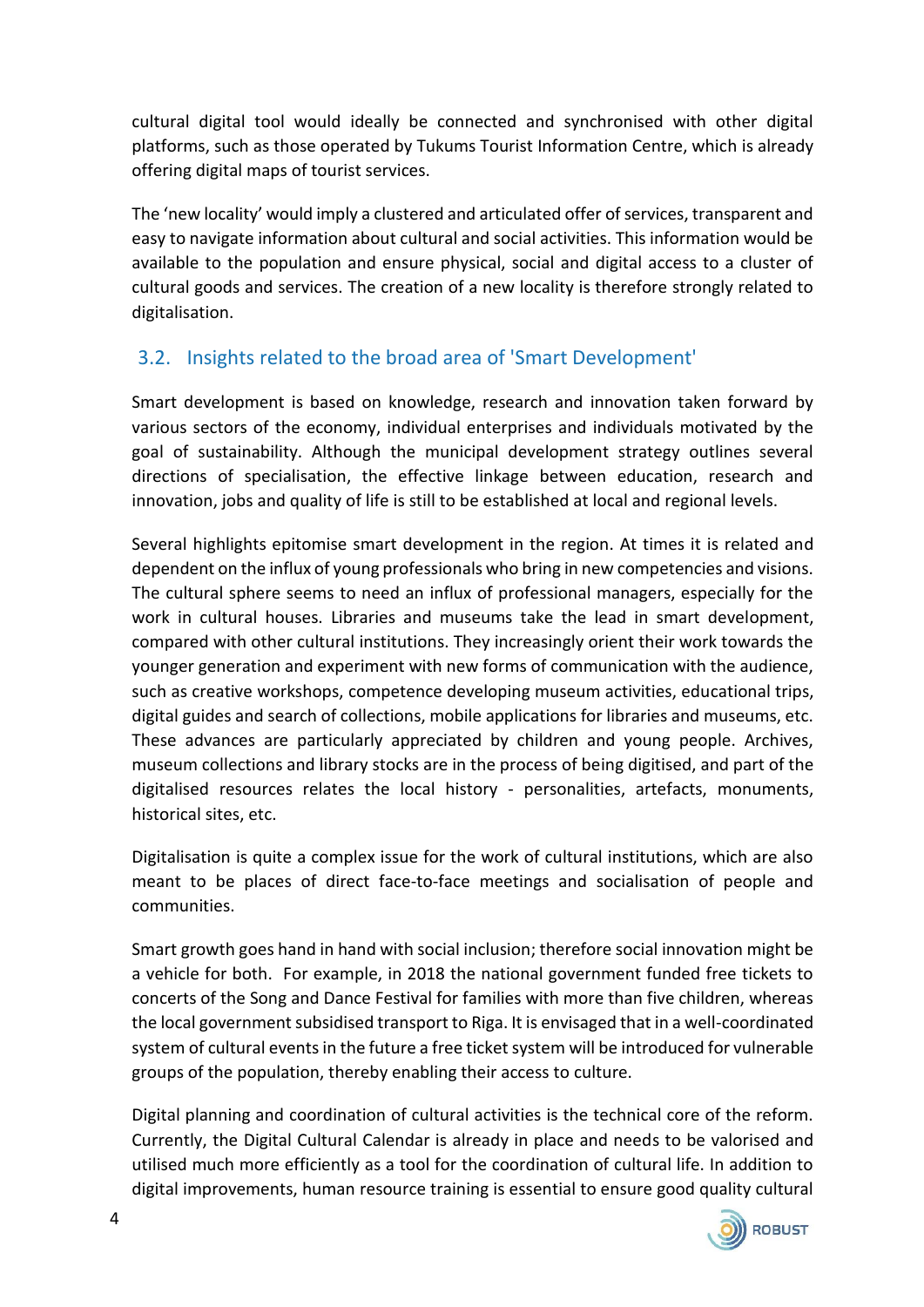life in the region. Currently the municipality employs 119 specialists in cultural houses (of which 66 are half-time employees), 53 specialists in museum, and 39 librarians working in public libraries. The Department of Culture is organising monthly seminars and training of cultural workers. However, new forms of training and interaction are needed to bridge the gap between experience and effort, routine and innovation in the organisation of cultural events.

## 3.3. Other insights that could be relevant for further work

There are both good and bad practices to learn from in the field of cultural events coordination. Overlap of activities and poor coordination of cultural life are considered bad practices. By contrast, the elaboration and use of the digital cultural calendar, the collaboration between the municipal government and entrepreneurs in the organisation of festivals and the improvement of cultural infrastructure are considered assets for further development.

Although there are no precise data and studies available on the economic value of cultural events, and stakeholder opinions vary in this regard, cultural activities have beneficial **impact (actual, potential) for relations between rural, peri-urban and urban areas in the following ways**:

- > There is some labour mobility between town and country in cultural employment;
- ˃ Town festivals have a positive impact on the revenue of service businesses (this is less pronounced in rural festivals);
- ˃ Cultural events enhance mobility within and across regions;
- ˃ There is potential to develop and market a basket of services (including cultural) for tourists;
- ˃ The positive linkage between cultural events and farming activities (including provision of landscape and ecosystem services) has to be explored;
- ˃ Culture has the potential to invigorate local identity and regional attachment which might be beneficial for the local economy and quality of life.

**Inclusive and participatory governance** seems to be essential for success in the coordination of cultural events. Work on the Cultural Strategy has already been started and coordinated by the Department of Culture of the local administration and a Public Consultative Committee for Culture. In the forthcoming years of the ROBUST project the development of the strategy is envisaged as collaborative.

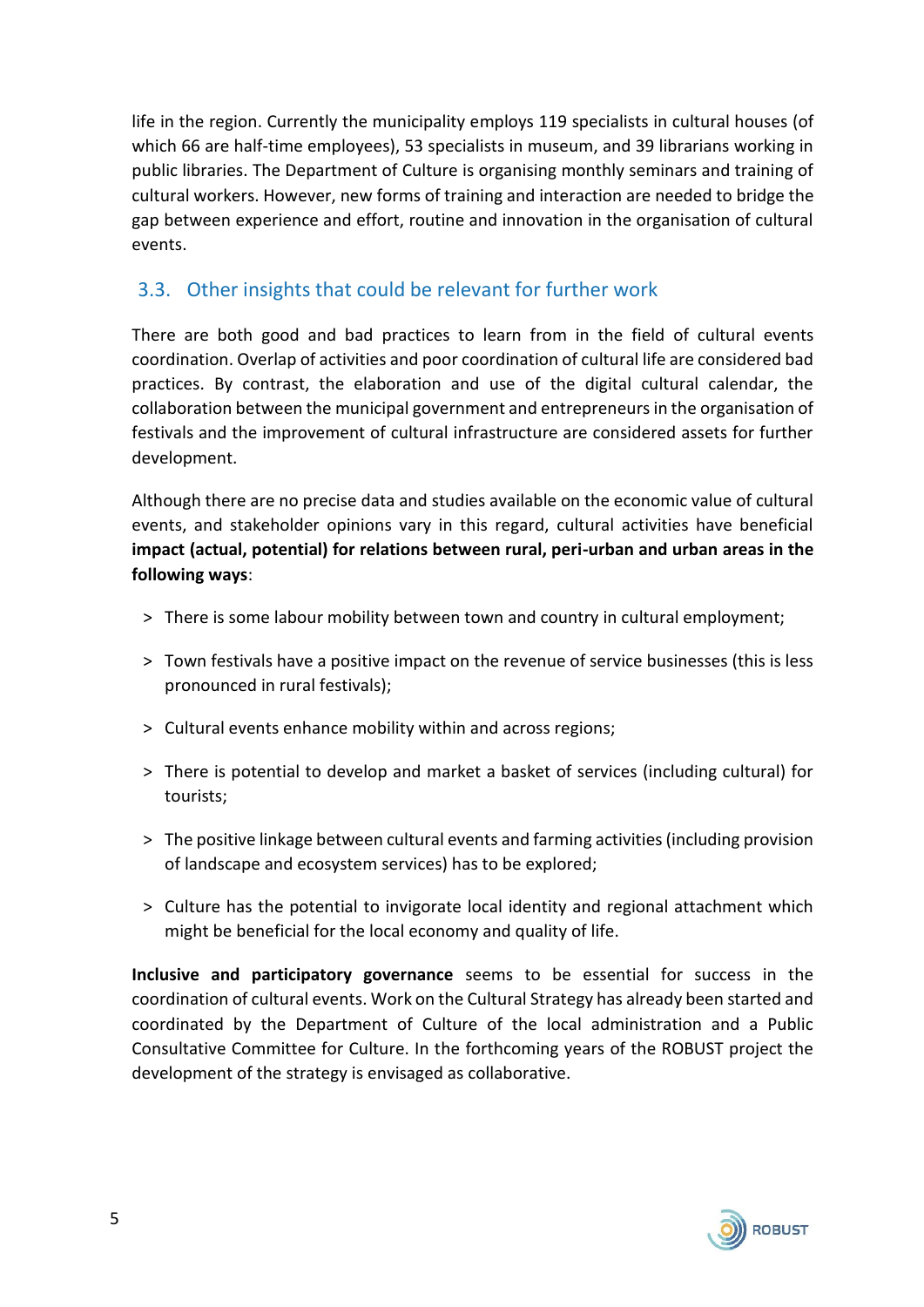## **4. Data Sources and Indicators**

Available sources of data identified so far include Tukums municipality planning documents and reports, the information obtained from Tukums Tourist Information Centre, sources from the Ministry of Culture and secondary data available from surveys and published studies.

| Data / Indicator                                                                                                              | Source                                                                                                                                                                                                                 |  |  |
|-------------------------------------------------------------------------------------------------------------------------------|------------------------------------------------------------------------------------------------------------------------------------------------------------------------------------------------------------------------|--|--|
| Data on public perception of the municipality and<br>public services                                                          | Pašvaldības darba vērtējums un pakalpojumu izmantošana,<br>http://tukums.lv/images/stories/2016.gads/Aktu%C4%81li<br>/SKDS aptaujas rezult%C4%81ti.pdf                                                                 |  |  |
| Type of cultural activities; number of activities;<br>number of participants; geographical distribution of<br>cultural events | Tukums municipality cultural map (data from 2017),<br>https://kulturaskarte.lv                                                                                                                                         |  |  |
| Number of exhibitions                                                                                                         | Tukuma muzejs: Darbības un attīstības stratēģija 2014.-<br>2020. gadam,<br>http://www.tukums.lv/images/stories/Tukuma_muzeja_d<br>arbibas strategija.pdf                                                               |  |  |
| Data on tourism in Tukums municipality between<br>2004 and 2016                                                               | Statistikas apkopojums - Tūrisms: Tukuma tūrisma reģions<br>2004.-2016.,<br>https://visittukums.kartes.lv/download2/491e18dc793a2c<br>34e9247ec8b55524de.pdf_:_Statistika_Tukuma_turisma_<br>regions_2004_2016_web.pdf |  |  |
| Data about public libraries in Tukums municipality<br>in 2017                                                                 | Tukuma reģiona bibliotēku 2017. gada darba pārskats,<br>http://dom.lndb.lv/data/obj/496578.html                                                                                                                        |  |  |

*Table 1 Data / Indicators for Example 1*

## **5. Critical Appraisal of Data Use**

Statistical data on cultural events and activities are publicly available from Tukums municipality reports and strategic planning documents. Much of the data are disaggregated for rural and urban cultural institutions and specific activities. In addition, abundant data are available from the Ministry of Culture sources on amateur art activities in Tukums municipality. There are research reports and several PhD theses available which analyse cultural events and cultural consumption in urban and rural settings. As part of ROBUST, some new data will be collected and processed in a participatory way for the purpose of elaborating a new Cultural Strategy. The participatory data collection and assessment will include collaborative workshops and seminars with researchers, Tukums Department of Culture, the Consultative Council for Culture, specialists from cultural institutions and civil society representatives among others. The existing and new data will form the background for decisions regarding priorities and activities of the Cultural Strategy.